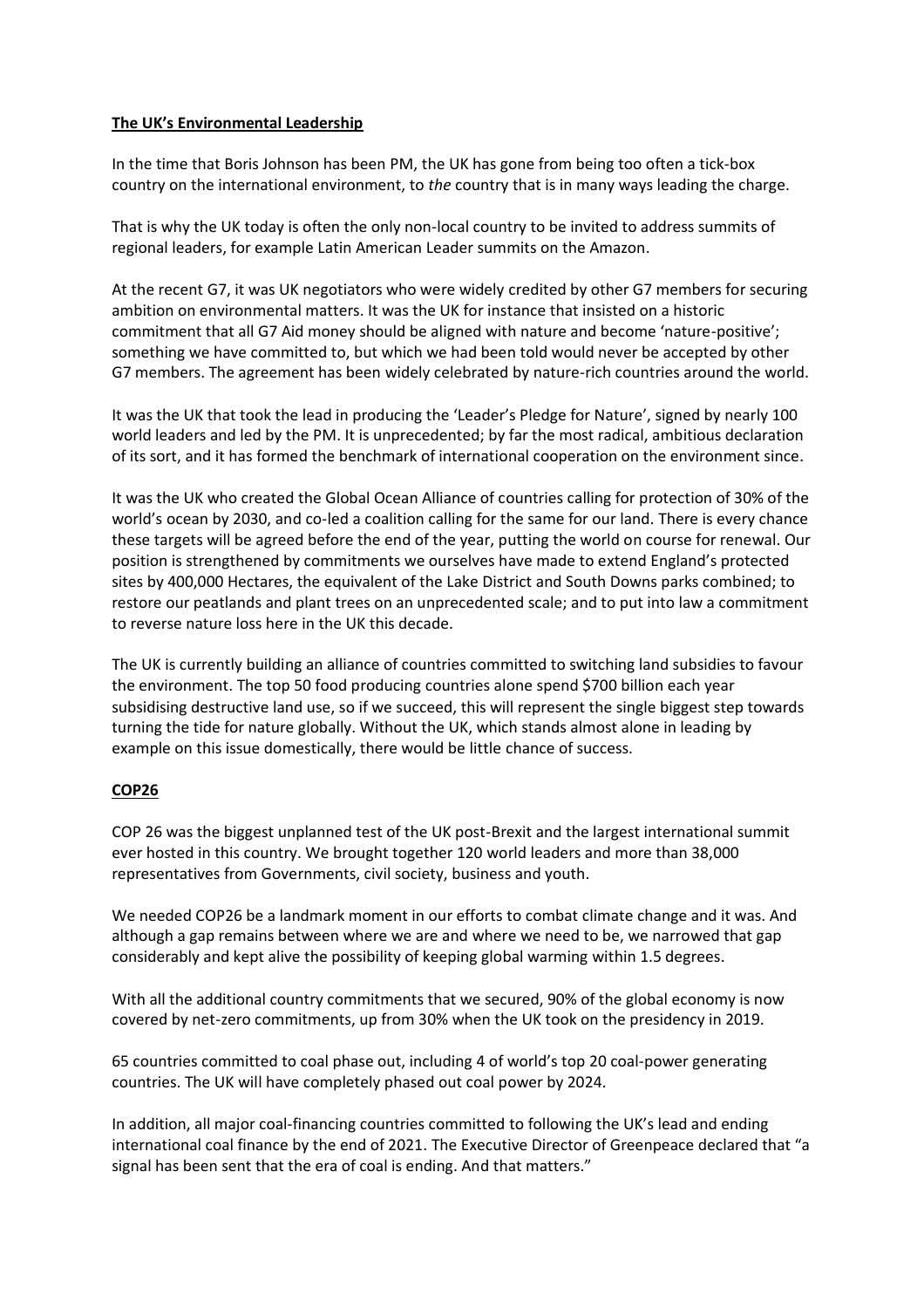Almost 40 countries are following the UK's lead in ending overseas public financing for all unabated fossil fuels. This will free more than \$24 billion a year. And around one-third of the global car market is now covered by manufacturer commitments to phase out polluting vehicles, up from close to zero in 2021. The UK is on course to be the fastest G7 country to decarbonise cars and vans.

And because the challenge cannot be met by governments alone, we helped persuade over 450 private financial institutions, responsible for over \$130 trillion in assets, to commit to net zero by 2050. This will be accelerated by our commitment to make climate-related disclosures mandatory across the economy by 2025.

#### **Nature at COP26**

But the most important success at COP26 was that we brought nature from the very margins of the debate on climate to its heart. There is no solution to climate change, or so many other challenges we face, without massive efforts to protect and restore nature.

We delivered an unprecedented package of commitments on forests and nature. The WWF global lead on climate and energy declared that "Nature truly arrived at COP26". The Tropical Forest Alliance said that the commitments signify "the biggest moment we've had in forests and nature, probably ever. I think we'll look back and realise that this was the day when we finally turned the tide on deforestation." Forbes described the commitments as a "'Paris moment' for forests".

More than 140 countries, accounting for over 90% of the world's forests, committed to halt and reverse forest loss and land degradation by 2030. Donor countries, combined with philanthropy, committed \$20 billion of climate finance to help the do that.

In addition, \$1.5 billion was secured to protect the forests of the Congo, which regulate rainfall across much of Africa, and whose loss would cause an unprecedented humanitarian disaster.

\$2 billion was secured for indigenous people, who have been protecting forest biodiversity for generations with virtually no support. The head of the Global Alliance of Territorial Communities, said: "After attending these climate events for years, this one is different."

And because we know that public money alone will never be enough, we pressed for broader commitments. We persuaded all the main Multilaterals, including the World Bank, to agree to align their portfolios not only with Paris climate goals, but with nature too. We secured commitments from financial institutions with nearly \$9 trillion in assets to do similarly.

Most importantly, we pressured the world's biggest buyers of agricultural commodities, including the Chinese-owned COFCO, to align their buying policies with 1.5 degrees and our overall deforestation goals. It is hard to exaggerate the effect of that signal on some of the more reluctant forest countries. Agricultural commodities are responsible for some 80% of deforestation. We were the first country to introduce laws banning the import of those commodities grown on illegally deforested land. Others are now following.

Finally, the PM and President Biden launched a new public/private fund for forests a year ago. The fund now has more than \$1.5 billion, and is growing fast.